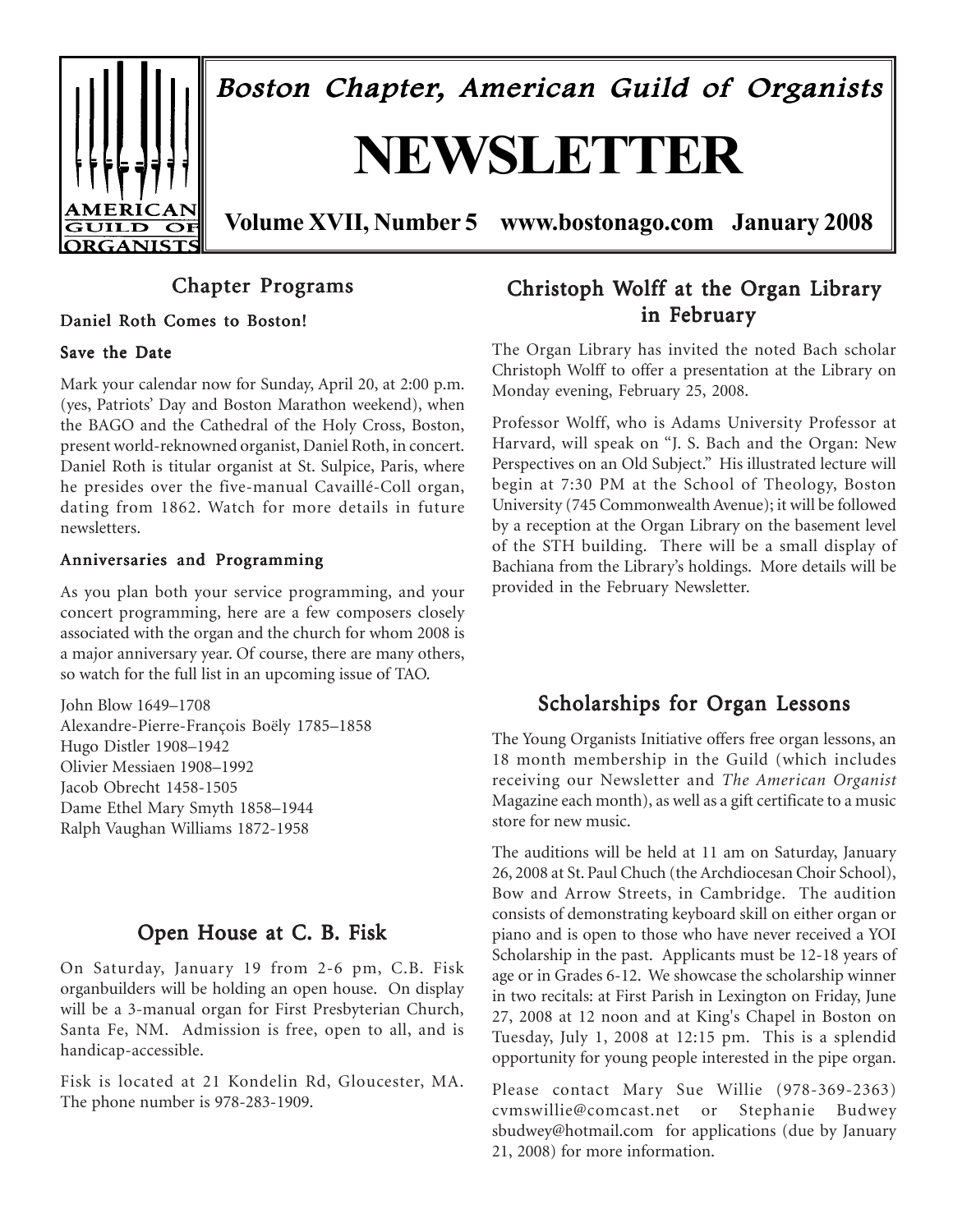# Dates for AGO Certification Exams

The dates for this year's exams are:

Service Playing Certificate Test: Now through April 30, 2008.

Colleague Examination: May 9, 2008; November 14, 2008.

Choir Master Examination: May 28, 2008 (morning and afternoon)

Associateship Examination: May 29 and 30, 2008 (paperwork section both mornings; organ playing one of the afternoons.)

Please contact Glenn Goda for more information.



# **Executive Committee Meetings**

Monday evenings 7-9 pm, King's Chapel Parish House, 64 Beacon St. 2nd floor, Boston. Charles or Park St. MBTA January 14, March 10, June 2.

Executive committee meetings are open to all Chapter members.

Newsletter of the Boston Chapter, American Guild of Organists Published 10 times a year, September-June. Distributed to members & associates of the Boston Chapter, AGO.

Mailed at standard mail rates from Boston MA. Boston Chapter/AGO c/o Timothy Hughes, Membership 247 Washington St #24, Winchester MA 01890. Copyright © 2008, Boston Chapter, American Guild of Organists *Boston Chapter, AGO Officers 2007-2008*

| Dean<br>Heinrich Christensen<br>heinrich christensen@yahoo.com 617-983-1990               |
|-------------------------------------------------------------------------------------------|
| SubDean<br>Lee Ridgway<br>617-436-1193<br>ridgway@mit.edu                                 |
| Treasurer<br>Kirk Hartung<br>508-820-3340<br>kbhartung@aol.com                            |
| Assistant Treasurer<br>Nancy Granert<br>617-479-0682<br>nancy_granert@harvard.edu         |
| <b>Broadcasts</b><br>Martin Steinmetz<br>781-235-9472<br>cmsteinmetz@verizon.net          |
| Rev. Earl K. Holt III<br>Chaplain<br>$ekholt@kings-chapel.org$<br>617-227-2155            |
| David Baker<br>Competitions<br>dgb137@mac.com<br>617-367-4260                             |
| Examinations<br>Glenn Goda<br>glenngoda1545@aol.com<br>617-442-7079                       |
| Library<br>Joseph Dyer<br>joseph.dyer@umb.edu<br>617-527-6403                             |
| Membership Secretary<br>Timothy Hughes<br>781-369-1905<br>thughes $56@$ comcast.net       |
| Membership Committee<br>Judy Green<br>jlgreen@green-associates.com 617-482-3044           |
| Newsletter<br>Jim Swist<br>781-643-9733<br>swist@comcast.net                              |
| Organ Advisory<br>Richard Hill<br>smhill42ne@earthlink.net<br>508-238-6081                |
| Placement<br>Janet Hunt<br>617-746-5433<br>janet.hunt@sjs.edu                             |
| Professional Development<br>Charlene Higbe<br>617-497-0610<br>$\text{cthigbe}(a)$ aol.com |
| Recording Secretary<br>Kirsten Johnson<br>978-443-3472<br>ikmniohn@aol.com                |
| Registrar<br>Dan McKinley<br>dan.mckinley@christchurchhw.org<br>603-625-9921              |
| <b>SPAC</b><br>Martin Steinmetz<br>781-235-9472<br>emsteinmetz@verizon.net                |
| Joshua T. Lawton<br><b>Substitutes</b><br>617-926-1042<br>itlawton@mac.com                |
| YOI<br>Mary Sue Willie<br>cymswillie@comcast.net                                          |
| Stephanie Budwey<br>sbudwey@hotmail.com                                                   |
| Martin Steinmetz<br>Auditors<br>781-235-9742<br>emsteinmetz@verizon.net                   |
| Craig Smith<br>781-740-4541<br>csmith@groton.org                                          |
| Region I Councillor<br>E Lary Grossman<br>$413 - 247 - 9426$<br>elg@bradvgrossman.com     |
| District Convener<br>Frank Corbin<br>508-767-7508<br>fcorbin@assumption.edu               |
| Webmaster<br>Mark Nelson<br>978-283-1909<br>marknelson@cbfisk.com                         |
| <b>Executive Committee</b>                                                                |

*Todd Beckham, Janet Hunt, Patrick Kabanda, Lois Regestein, Judy Green, Michael Smith, Mary Beekman, Richard Benefield, Stephanie Budwey, Cheryl Duerr, Douglas Major, Andrew Shenton*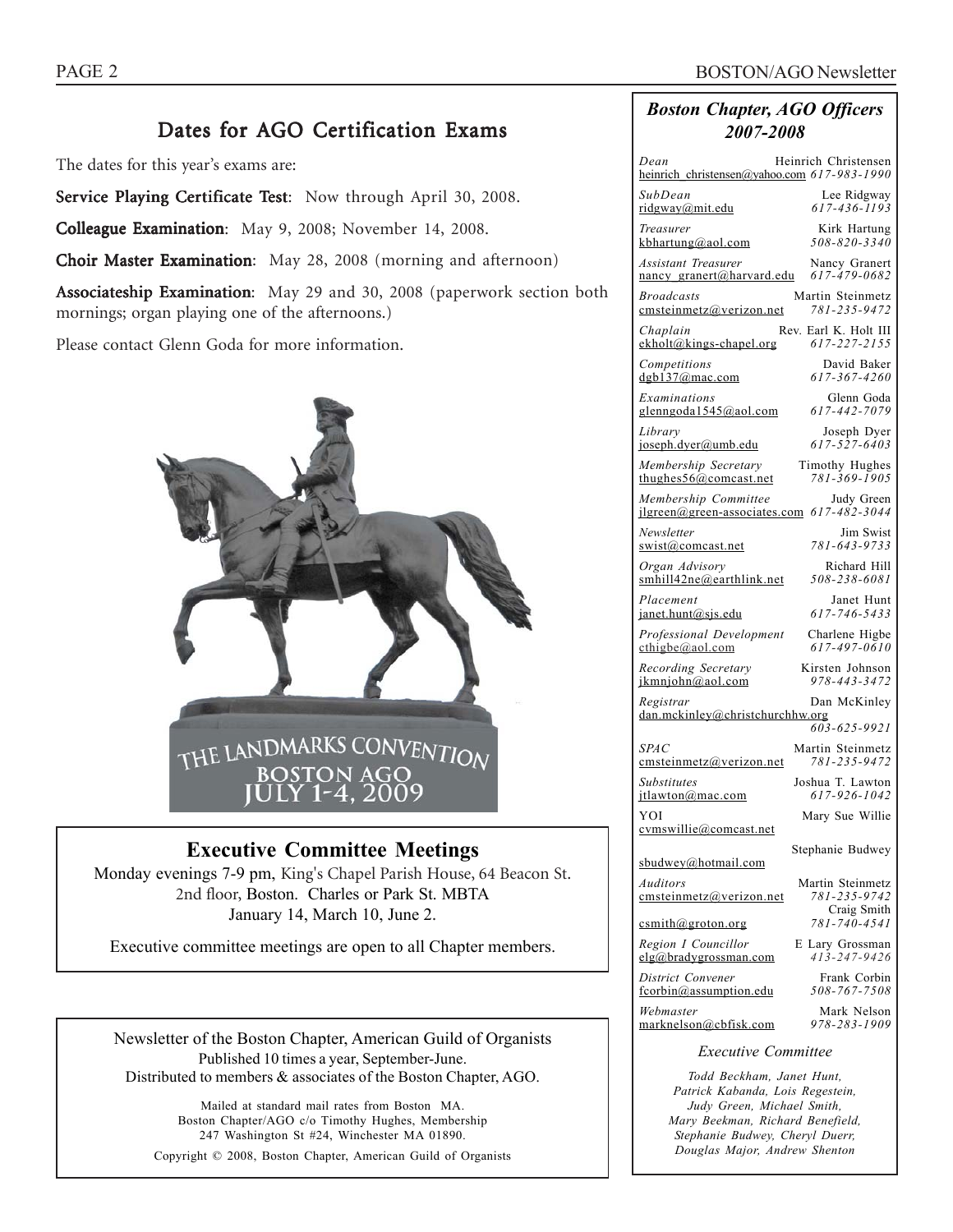# Message from Donald Funk, Regional Coordinator of Professional Development

I would like to take this opportunity to introduce myself as the newly appointed Region I Coordinator for Professional Development.

I am here to assist, coach, or give some clarity to many of the non-musical aspects of our profession (although I would prefer to stay out of the potentially thorny question of what color the new choir robes should be).

An important aspect of my duties is to be available to chapters and individual members to help interpret and apply the AGO's *Code of Ethics*, *Code of Professional Standards*, *Grievance Procedures* and the *Discipline*. (The latter is a procedure to be used when an AGO member feels it necessary to file a complaint against another member for a violation of the Code of Ethics.)

I am here also to be of assistance in exploring the content and scope of a musician's contract (using the AGO's model contract as a point of departure).

Boston Chapter members should feel comfortable with contacting me directly at 860-231-8197 or dfnkjr@comcast.net.

I believe very strongly in the Guild's ability to help its membership in a variety of ways and in its ability to raise the level of our overall professionalism. This sweeping point should not be underestimated as we look for ever-increasing respect within the arts, and as we seek to communicate and display our inherent value as church employees.

Sincerely yours,

*-- Donald*

# Coro Stella Maris Auditions

Coro Stella Maris, a Renaissance music vocal ensemble based on Cape Ann, will hold auditions for soprano, tenor, and bass voices through January 2008. Choral experience and good sight reading preferred. Rehearsals Monday evenings at 7 pm in Salem, MA, beginning February 25, 2008. Call 857-919-4218 or e-mail director Amelia Leclair at aleclair@clausura.org for an appointment. For more information see www.corostellamaris.org.

# Requiescat in Pace

Chapter member Craig Smith, the conductor and pianist who founded Emmanuel Music and built it into a cherished hub of Boston's musical life, died November 14. He was 60.

Mr. Smith founded Emmanuel Music in 1970 as the resident ensemble at Emmanuel Church, but his ambitious vision quickly established that this would be much more than a church group. Over the first seven years of Emmanuel Music's existence, Mr. Smith conducted a complete cycle of Bach cantatas, the first cycle of its kind in the country. The habit stuck and a weekly Bach cantata has been part of the Sunday morning service at Emmanuel Church for 37 years. Mr. Smith led his last cantata on Nov. 4. It was BWV 72, *Alles nur nach Gottes Willen* ("Everything According to God's Will Alone").

While Bach dominated the ethos of Emmanuel Music, Mr. Smith also led the US premieres of several Handel operas in their uncut versions. He led the choral works of Heinrich Schütz and programmed large surveys of the chamber and vocal music of Schubert, Brahms, Debussy, Ravel, and Schumann. In the 1980s, he collaborated with Peter Sellars in iconoclastic productions of Mozart's Da Ponte operas, stagings that have been performed internationally and released on DVD.

Mr. Smith was born in Lewiston, Idaho, in 1947. He began piano at 4 but was involved in music even earlier. In 1967, he attended a summer program run by New England Conservatory and decided he would transfer to that school. His formative teachers included Russell Sherman and the violinist Rudolf Kolisch, with whom he studied chamber music. Mr. Smith was still an undergraduate when he joined the choir at Emmanuel Church. At just 21, he was offered the job as director.

Over the years, he assembled an excellent orchestra and chorus of devoted local musicians who were seemingly drawn to the joyful purity of his music-making. He had a wideranging musical intellect and a gift for dreaming up largescale projects, such as a 51-concert Schubert cycle that took seven seasons to complete.

Speaking of Emmanuel Music in a 1981 Globe Magazine interview, Mr. Smith put it simply: "There is not much room to do more. Our job is just to do better."

*(Excerpted from Boston Globe obituary)*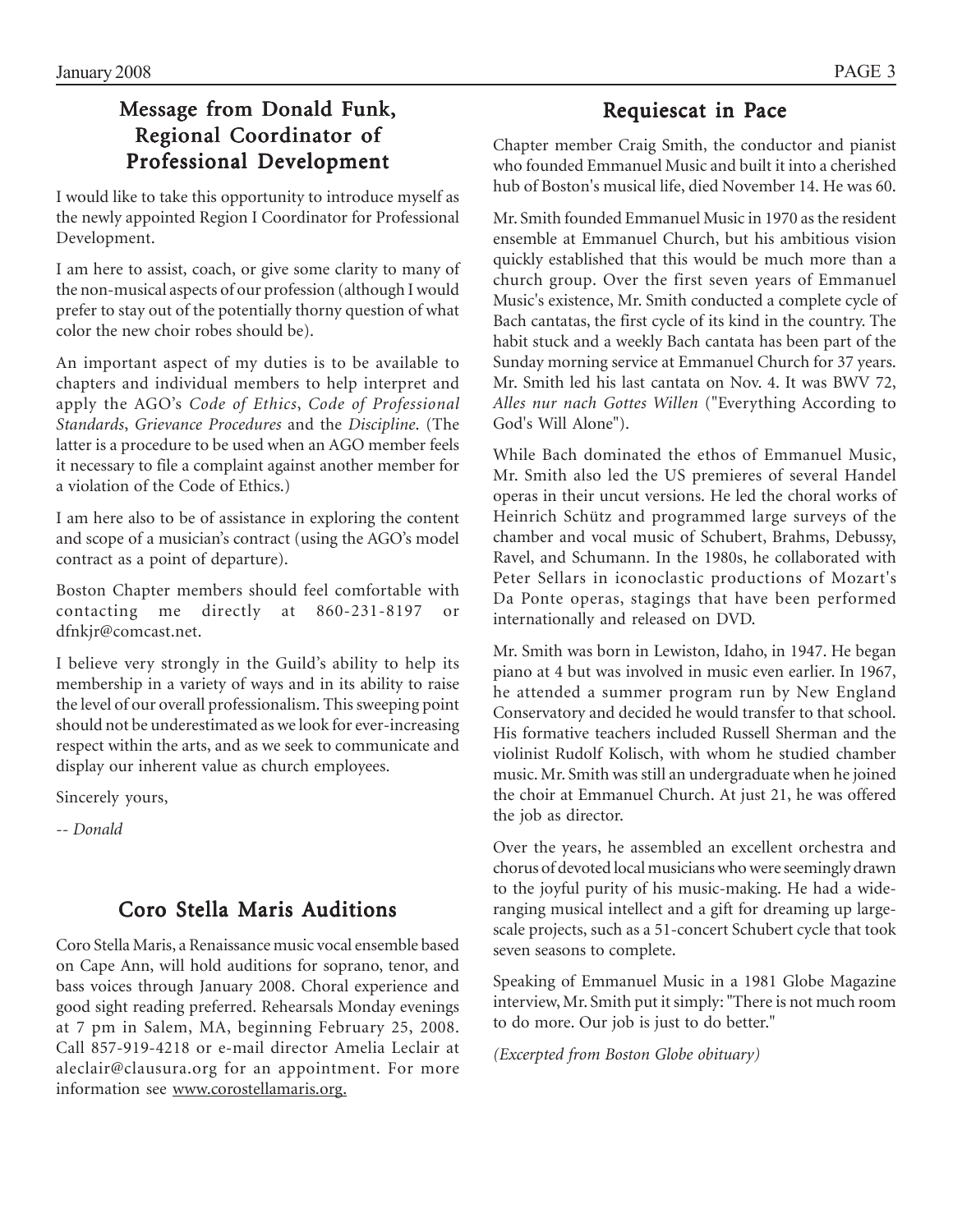# **BOSTON/AGO CONCERT CALENDAR**

# Monday, December 31 5:00 pm

Choir of the Advent (Dwyer, *cond*; Wood, *org*): Festival of Nine Lessons & Carols by Candlelight: Maw, Weelkes, Goldschmidt, Willcocks, Humphris, Willan, Susa, Tavener, Byrd, Sowerby, Maconchy. Church of the Advent, 30 Brimmer St, Boston. 617-523-2377 x 41 Donation **囚** 

#### 7:00 pm

Edwin C Starner, organ: Callahan, Davies, Saint-Saëns, Pachelbel, Yon, Elgar, Bédard. First Church of Christ, Scientist, 250 Mass Ave, Boston. 617-450-3436 Free 因

#### 9:00 pm

Heinrich Christensen, organ: Bach: Praeludium in E, BWV 566; Sonata in e, BWV 528; Gigue Fugue, BWV 577. King's Chapel, 58 Tremont St, Boston. 617-227-2155 因 Admission by First Night Button

#### 10:00 pm

First Night Boston:

Light & Serious Music for the Organ. Janet Hunt: Hunt: Bach *Concerto in A-minor, after Vivaldi* (BWV 593) Lemare *Concertstück in the form of a Tarantella, Op. 90*

#### Harry Huff:

Handel *Suite from "Water Music"* Tchaikovsky *A Nutcracker Suite*

# Lee Ridgway: Ramón Noble

*Danza Espagnola Divertimento en Tema Antiguo El Flautista Alegre"La Bamba" from Triptico Mexicano* Arlington Street Church, Arlington & Boylston Sts, Boston. Admission by First Night Button

#### Tuesday, January 1, 2008 12:15 pm

Beverly Jerold Scheibert, organ: Bach, Brahms, Couperin. King's Chapel, 58 Tremont St, Boston. 617-227-2155 Donation \$3 因

# Friday, January 4 12:15 pm

Frederick Teardo, organ. Trinity Church, Copley Sq, Boston. 617-536-0944 x389 Don. \$5 因

#### 7:30 pm

Arcturus Chamber Ensemble (Darling, *dir*): Baroque, Romantic & Contemporary works. Reception follows. The First Religious Society, 27 School St, Carlisle MA. 978-369-1475 Donation **囚** 

#### Sunday, January 6

#### 3:00 pm

Choirs from five Weymouth churches: Epiphany Concert. East Weymouth Congregational Church, 1320 Commercial St at Jackson Sq, East Weymouth MA. 781-974-3503 Donation to benefit Weymouth Food Pantry **b** 

#### 3:30 pm

Foundling Baroque Orchestra; Pamela Murray, soprano; Lisa Brooke, violin: The French Phantom? Clérambault *La Muse de l'Opéra,* Leclair *Violin Concert in a minor* Grace Church, 175 Mathewson St, Providence RI. 401-273-7308 \$25/20 srs/10 sts & low income, \$50 group, adv \$20/18/8

#### 4:00 pm

Christ Church Evensong Choir Choral Evensong: Willcocks, Forster, Mathias. Reception follows. Christ Church, Zero Garden St, Cambridge. 617-876-0200 因

#### 6:00 pm

Adult & Children's Choirs, Solists, Brass, Organ: Festival of Nine Lessons & Carols: Handel, Bach, Titcomb; Carols. St Catherine of Siena Church, 547 Washington St, Norwood MA. 781-762-6080 x26 Donation h

## Tuesday, January 8 12:15 pm

Ill Bruto: Emil Altschuler, violin; Josiah Altschuler, cello/guitar; Pei-yeh Tsai, piano: "From Beethoven to Bob Marley" King's Chapel, 58 Tremont St, Boston. 617-227-2155 Donation \$3 **b** 

#### Friday, January 11 12:15 pm

#### Amanda Mole, organ.

Trinity Church, Copley Sq, Boston. 617-536-0944 x389 Don. \$5 因

#### 7:30 pm

Ron Reseigh, organ: Organ restoration benefit concert. Town Hall, 35 Central St, Stoneham MA. 781-438-2466 Donation

#### Saturday, January 12 9:30 am

Recorders/Early Music MetroWest Playing Meeting: Dance music from the 15th century onward. Trinity Episcopal Church, 81 Elm St, Concord MA. 978-264-0584 Instruments \$12

## 7:30 pm

Ron Reseigh, organ. Babson College, Wellesley MA. www.EMCATOS.com adv: \$12 (10 or more @ \$10) door: \$16/14 under 16 free *[Storm date: Sun, Jan 13 at 2:30 pm]*

#### 8:30 pm

Musica Sacra (Beekman, *dir*): "Blow, Thou Winter Wind!": Lauridsen *Mid-Winter Songs*, Kim *Some Thoughts on Keats and Coleridge*, Elgar, Thompson, others. First Church Congregational, 11 Garden St, Cambridge. 617-349-3400 \$40/\$25/\$15 | 6 www.musicasacra.org.

#### Sunday, January 13 4:00 pm

Coro Stella Maris (Leclair, *dir*): "Renaissance Chromatics": Tallis *Lamentations of Jeremiah,* Gesualdo *Tenebrae Responsoria,* Busto *Ave Maris Stella,* Part *Summa;* Lasso, others. Grace Episcopal Church, 385 Essex St, Salem MA. 978-744-2696 \$15/10

## Tuesday, January 15 12:15 pm

Riverview Chamber Players: Rebecca Strauss, violin; Jennifer Stirling, viola; Jane Sheena, cello: Gibbons, Purcell, Flexer, van Ness. King's Chapel, 58 Tremont St, Boston. 617-227-2155 Donation \$3 | A

# Friday, January 18 12:15 pm

Jared Johnson, organ. Trinity Church, Copley Sq, Boston. 617-536-0944 x389 Don. \$5 &

#### 7:30 pm

Renaissonics & Friends (Tyson, *dir*); Ken Pierce, dancer/historian: Teaching dances from the 15th, 16th & 17th centuries. Refreshments. No partner required. Jewett Hall, First Church Cong, 11 Garden St, Cambridge. 617-661-3353 \$8

#### Saturday, January 19 7:00 pm

Convivium Musicum (Barrett, *dir*): Franco-Flemish Musicians in Italy: Josquin, Lassus, others. Christ Church, 149 Asbury St, Hamilton MA. 617-773-6913 \$15/8

#### 7:00 pm

Silent Movie with Peter Krasinski, organ. St John's Episcopal Church, 48 Middle St, Gloucester, MA. 978-283-1708 \$10/5 | 5

#### 8:00 pm

El Dorado Ensemble: *Visions of Delight: English Renaissance Music from the Court of James I:* Ferrabosco II, Coperario, Dowland, R Johnson, others. Lindsay Chapel, First Church Congregational, Mason & Garden Sts, Cambridge. 617-776-0692 \$22/17

## Sunday, January 20 3:00 pm

El Dorado Ensemble: *See Saturday, Jan 19 at 8:00 pm.* Somerville Museum, One Westwood Rd, Somerville MA. 617-666-9810 \$17/12

#### 4:00 pm

Convivium Musicum. *See Saturday, Jan 19 at 7:00 pm.* Christ Church, Andover MA.

#### Tuesday, January 22

#### 12:15 pm

Arcadian Winds; Heinrich Christensen, organ: Pinkham. King's Chapel, 58 Tremont St, Boston. 617-227-2155 Donation \$3 **b**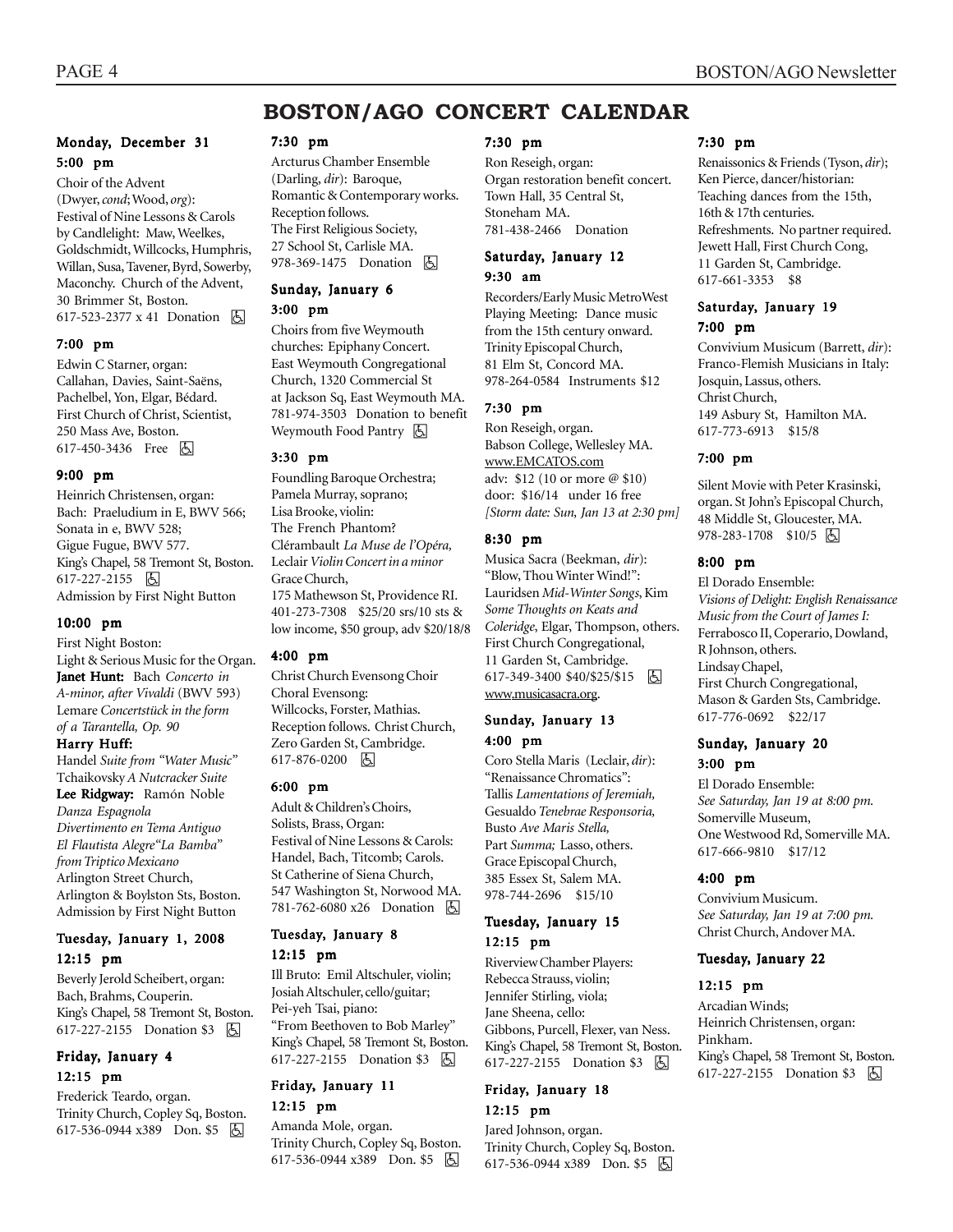#### Friday, January 25

#### 12:15 pm

Ray Nagem, organ. Trinity Church, Copley Sq, Boston. 617-536-0944 x389 Don. \$5 | A

# Saturday, January 26 7:00 pm

Convivium Musicum. *See Saturday, Jan 19 at 7:00 pm.* Friends Meeting House, 5 Longfellow Park, Cambridge.

## Sunday, January 27 2:30 pm

Family Concert with Rob Richards. Merrill Auditorium at City Hall, 389 Congress St, Portland ME. 207-775-2126 Don. \$12, <21 Free www.porttix.com for tickets **b** 

#### 3:00 pm

Andrew Paul Holman, organ; Michael Calmès, tenor. St Joseph Memorial Chapel, College of the Holy Cross, Worcester MA. 508-793-2296 Free 因

## 4:00 pm

Convivium Musicum. *See Saturday, Jan 19 at 7:00 pm.* Parish of the Messiah, 1900 Comm Ave, Auburndale MA.

## 4:00 pm

Fumito Nunoya, marimba; Alfa Radford, harpsichord: Bach, Jenkins, Abe. Reception follows. The First Religious Society, 27 School St, Carlisle MA. 978-369-5180 Donation **b** 

## 5:00 pm

King's Chapel Choir & Soloists (Christensen, *dir*): Barbara Poeschl-Edrich, harp; Triton Brass: "New England Poetry": Pinkham, Thompson, Wheeler; New works by Cooman & Siegfried. King's Chapel, 58 Tremont St, Boston. 617-227-2155 x345 Donation  $$12/8$  因

## Tuesday, January 29

## 12:15 pm

Susan Consoli, soprano; Jesse Levine, trumpet; Heinrich Christensen, organ: Scarlatti, Melani.

King's Chapel, 58 Tremont St, Boston. 617-227-2155 Donation \$3 因

# Thursday, January 31

#### 12:30 pm

Rosalind Mohnsen, organ. Goddard Chapel, Tufts University, Medford MA. 617-627-3427

# Friday, February 1

## 12:15 pm

Isabelle Demers & Daniel Sullivan, organ. Trinity Church, Copley Sq, Boston. 617-536-0944 x389 Don. \$5 因

## Sunday, February 3

#### 4:00 pm

Christ Church Evensong Choir Choral Evensong: Lehman, Jackson, Dyson. Reception follows. Christ Church, Zero Garden St, Cambridge. 617-876-0200 因

# Friday, February 8

## 12:15 pm

Harry Huff, organ. Trinity Church, Copley Sq, Boston. 617-536-0944 x389 Don. \$5

## 7:30 pm

Dennis James, organ accompanying a silent film. Merrill Auditorium at City Hall, 389 Congress St, Portland ME. 207-775-2126 Don. \$12, <21 Free www.porttix.com for tickets  $\bigotimes$ 

## 8:00 pm

Anne Azéma, soprano; Michael Collver, countertenor & cornetto; Steven Lundahl, sackbut & recorder; Carol Lewis, viola da gamba; Olav Chris Henriksen, lute. *From Petrucci's Press: Music of the early Italian Renaissance:* Tromboncino, Cara, Josquin, Agricola, Isaac. Lindsay Chapel, First Church Congregational, Mason & Garden Sts, Cambridge. 617-776-0692 \$22/17

# Saturday, February 9 9:30 am

Recorders/Early Music MetroWest Playing Meeting: Amour: music of love from Renaissance Europe; Choral program with Heinrich Christensen.

Trinity Episcopal Church, 81 Elm St, Concord MA. 978-264-0584 Instruments \$12/ Singers \$18

# Sunday, February 10

# 3:00 pm

Stephen Hamilton, organ. St Joseph Memorial Chapel, College of the Holy Cross, Worcester MA. 508-793-2296 Free 因

## 3:00 pm

*From Petrucci's Press. See Friday, February 8 at 8:00 pm.* Somerville Museum, One Westwood Rd, Somerville MA. 617-666-9810 \$17/12

## 4:00 pm

James Swist, organ. Marchand, Walther, Mendelssohn, Beethoven, Langlais. Holy Name Parish, 1689 Centre St, W Roxbury MA. 617-325-4865 x206 Donation h

#### 7:30 pm

Rutter *Requiem* Open Sing*:* Chorus, Orchestra, Soloists (Beekman, *dir*). Scores, warm-ups, refreshments provided. Payson Park Church, 365 Belmont St, Belmont MA. 617-484-4696 x16 \$7

## Friday, February 15 12:15 pm

Michael Smith, organ. Trinity Church, Copley Sq, Boston. 617-536-0944 x389 Don. \$5 因

## 7:30 pm

Renaissonics & Friends. *See Friday, January 18 at 7:30 pm.*

# 8:00 pm

Yuko Hayashi, organ: Bach, de Grigny. Old West Church, 131 Cambridge St, Boston. 617-739-1340 \$15/10/5

## Friday, February 22

# 12:15 pm

Michael Kleinschmidt, organ. Trinity Church, Copley Sq, Boston. 617-536-0944 x389 Don. \$5

## Friday, February 29 12:15 pm

Adrian Lucas, organ. Trinity Church, Copley Sq, Boston. 617-536-0944 x389 Don. \$5 | 5 |

#### 8:00 pm

Schola Cantorum (Jodry, *dir*): Dufay *Missa Ave Regina coelorum;* Ciconia, Ockeghem. Church of St John the Evangelist, 35 Bowdoin St, Boston. 401-274-5073 \$20/15/7

# **NEXT DEADLINE:**

# **January 4 for February, 2008 Issue**

Please send all notices, news, and articles to:

Jim Swist, 34 Jason Street #2 Arlington MA 02476 Send via e-mail to swist@comcast.net (inline text or WORD .doc file attachment)

. Calendar notices must be submitted either by e-mail or IN WRITING (please no phone calls). Include: day, date, time, brief description of program, location, address, phone number, price (or donation/free), and whether handicap-accessible.

Listings for each month are due by the first Friday of the prior month. We will include all listings for the month of issue plus as many for the following month as space allows.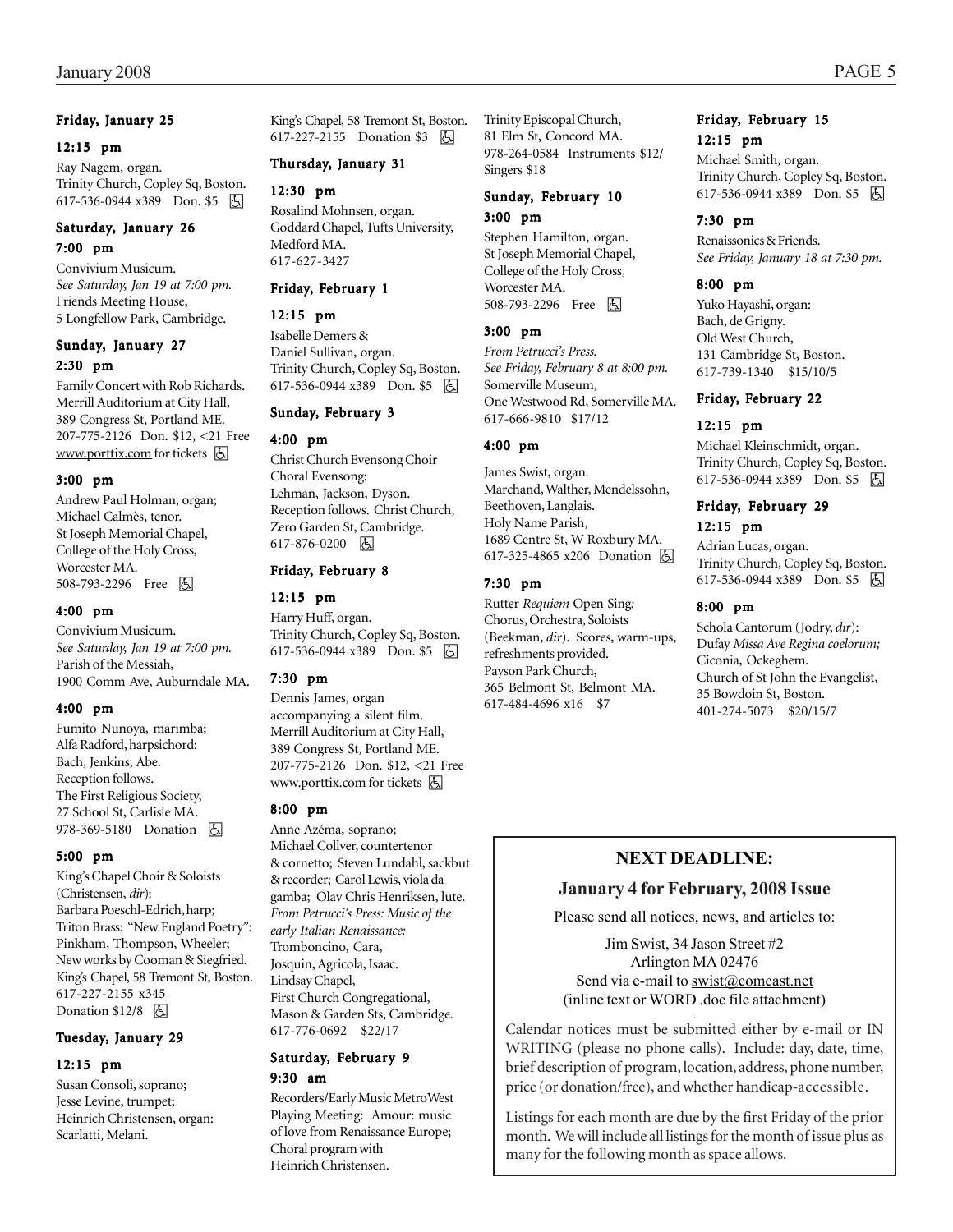# AGO Boston Chapter Substitute List

| Name                        | Phone                            | E-mail                            | From/                      |               | Available                 |                 |
|-----------------------------|----------------------------------|-----------------------------------|----------------------------|---------------|---------------------------|-----------------|
|                             |                                  |                                   |                            | Denoms.       |                           | Available       |
|                             |                                  |                                   | Driving radius             | Comfortable   | Sundays?                  | as Interim?     |
|                             |                                  |                                   |                            | with          |                           |                 |
| ALCOMBRIGHT, Matthew        | 413.652.1348                     | matt.alcombright@gmail.com        | Boston+30 mi.              | RC            | $p.m.$ only               | Yes             |
| ARMSTRONG, Susan            | 603.428.3074                     | etitcomb@conknet.com              | NH                         | <b>ALL</b>    | Yes                       |                 |
|                             |                                  |                                   |                            |               |                           |                 |
| <b>BERMANI</b> . Eric       | 508.876.9911                     | StCatherinemusic@aol.com          | New England                | <b>ALL</b>    | p.m. only                 |                 |
| BROMS, Edward A.            | 617.548.3974                     | ebroms@diomass.org                | New England                | <b>ALL</b>    | No                        | No              |
| <b>BROWN</b> , Anthony      | 617.921.2103                     | anthonysbrown@gmail.com           | Boston metro area          | RC            | Yes                       | Yes             |
| BROWN, Deborah              | 978.475.6494                     | browndeb10@comcast.net            | Andover+15 mi.             | P, RC         | Yes                       | No              |
|                             |                                  |                                   |                            |               |                           |                 |
| <b>BURMEISTER</b> , Frances | 978.372.0606                     | fburmeister@hotmail.com           | Boston & north (NH)        | <b>ALL</b>    | No                        | Yes             |
| <b>BUSH, Brink</b>          | 401.651.6469                     | brinkbush@hotmail.com             | Providence-to-Boston       | <b>ALL</b>    | No                        | No              |
| CARSON, Laurence            | $(h)$ 617.451.0822               | laurence.carson2@verizon.net      | Boston                     | <b>ALL</b>    | No                        |                 |
|                             | (w)781.235.0034                  |                                   |                            |               |                           |                 |
|                             |                                  |                                   |                            |               |                           |                 |
| CARUSO, Jessica             | 508.881.6032                     | jess caruso@yahoo.com             | Boston & western suburbs   | ALL but RC    | Yes                       | No              |
| CATANESYE, William          | 781.858.5087                     | wcatanesye@aol.com                | Boston+35 mi.              | RC, E         | After 11 a.m.             |                 |
| CIENNIWA, Paul              | 508.676.8483                     | paul@fscboston.org                | Boston & south             | <b>ALL</b>    | No                        | No              |
| COOMAN, Carson              | 617.285.2577                     | carson@carsoncooman.com           | Cambridge/Boston           | <b>ALL</b>    | Yes                       | Yes             |
|                             |                                  |                                   |                            |               |                           |                 |
| COVELL, Wendy               | 617.731.3726                     | wendycove@verizon.net             | <b>MBTA</b> from Boston    | <b>ALL</b>    | No                        | No              |
| CIAMPA, Leonardo            | 617.561.0913                     | leonardociampa@hotmail.com        | MBTA accessible            | <b>ALL</b>    | Yes                       | No              |
| CHADWICK, Judith            | 617.713.0193                     |                                   | Brookline                  | P, E          | Yes                       | Yes (org. only) |
| DORJIEVA, Ghilyana          | (h)857.272.4110                  |                                   | Boston+40 mi.              | <b>ALL</b>    | Yes                       | Yes             |
|                             |                                  | ghilyana@yahoo.com                |                            |               |                           |                 |
|                             | $(w)$ 617.277.7345               |                                   |                            |               |                           |                 |
| DUERR, Cheryl               | 781.860.8893                     | clduerr@verizon.net               | <b>Greater Boston</b>      | <b>ALL</b>    | Yes                       | Yes             |
| FANTASIA, Philip            | 508.359.4634                     | pmfantasia@mindspring.com         | Medfield                   | <b>ALL</b>    | Yes                       |                 |
|                             |                                  |                                   |                            |               | No                        | N <sub>0</sub>  |
| FLUMMERFELT, Jane           | (w)781.862.4220                  | j.flummerfelt@comcast.net         | <b>Greater Boston</b>      | <b>ALL</b>    |                           |                 |
|                             | (h) 781.734.0327                 |                                   |                            |               |                           |                 |
| FLYYN, Greg                 | 617.730.9377                     | leeflynn38@yahoo.com              | Boston                     | <b>ALL</b>    | Yes                       | Yes             |
| FUNG, Teresa                | 781.575.0408                     | $fung@sim$ nons.edu               | Canton                     | <b>ALL</b>    | Yes                       | Yes             |
|                             |                                  |                                   |                            |               |                           |                 |
| GABLER, Rose Mary           | 781.862.6322                     | rmgabler@aol.com                  | Lexington                  | RC            | Yes                       |                 |
| GALIE, Kevin                | 617.427.2342                     | KevinJNGalie@gmail.com            | Eastern MA                 | <b>ALL</b>    | Yes                       | Yes             |
| GODA, Glenn                 | $(h)$ 617.442.7079               | glenngoda1545@aol.com             | Roxbury                    | <b>ALL</b>    | No                        |                 |
|                             | $(w)$ 617.445.2600               |                                   |                            |               |                           |                 |
|                             |                                  |                                   |                            |               |                           |                 |
| GRAY, Elisabeth (Buffy)     | 617.696.9575                     | buffygray@msn.com                 | Milton                     | E             | Yes                       |                 |
| GRUNDEEN, Paulette          | (h)978.623.7031                  | grundeen@mathbox.com              | Andover                    | <b>ALL</b>    | Yes                       | Yes             |
|                             | (m)978.790.1878                  |                                   |                            |               |                           |                 |
| GUSTAFSON, Karin J.         | 508.879.7262                     | karinj.gustafson@worldnet.att.net | W&S of Boston              | P, E, L       | Yes                       |                 |
|                             |                                  |                                   |                            |               |                           |                 |
| GUZASKY, G. Fredrick        | 781.420.6880                     | fredboston@msn.com                | Boston $+50$ mi.           | <b>ALL</b>    | Yes                       | Yes             |
| HENRY, Colleen              | 781.646.4939                     | cbhkeys@rcn.com                   | Boston + $25$ mi.          | <b>ALL</b>    | Yes                       |                 |
| HOWARD, Suzannah            | 617.792.4247                     |                                   | Boston                     |               | $\overline{\mathrm{Yes}}$ |                 |
|                             |                                  |                                   |                            |               |                           |                 |
| HUMPHREVILLE, Robert        | 617.864.0800                     | r.hump@verizon.net                | Cambridge                  | <b>ALL</b>    | Yes                       |                 |
| JAMES, Stephen              | 508.620.1626                     | sdjames77@alumni.amherst.edu      | Framingham                 | <b>ALL</b>    | after July 1              |                 |
| JOHNSON, Robert             | 508.226.8991                     | bobjohnson22@comcast.net          | Attleboro                  | <b>ALL</b>    | Yes                       |                 |
| KELTON, R. Harrison         | 617.964.3413                     | rhkelton@verizon.net              | Boston                     | <b>ALL</b>    | Yes                       |                 |
|                             |                                  |                                   |                            |               |                           |                 |
| KIM, Yoo-Kyung              | 781.223.4411                     | ykimlc@yahoo.com                  | Lexington                  | <b>ALL</b>    | Yes                       | Possible        |
| KWOK, Esther                | 781.986.0263                     | ewkwok@aol.com                    |                            | <b>ALL</b>    | $\overline{No}$           |                 |
| LAMOUREUX, Daniel           | 617.232.1345                     | dlamour@comcast.net               | Brookline + 50 mi.         | <b>ALL</b>    | $\overline{No}$           | No              |
|                             |                                  |                                   |                            |               |                           |                 |
| LAWTON, Carole              | 781.641.3012                     | czlawton@yahoo.com                | Boston 20 mi. rad          | P, RC         | Yes                       | Yes             |
| LINKE, Reena                | 281.770.8361                     | Reena.M.L@gmail.com               | w/in 45 minutes of Boston  | <b>ALL</b>    | No                        | Yes             |
| LOUD, Miranda               | 617.926.2355                     | mirandaloud@yahoo.com             | Watertown                  |               |                           |                 |
| LOVELL, Russ                | 978.433.2621                     | russ1948@juno.com                 | Pepperell                  | <b>ALL</b>    | Yes                       |                 |
|                             |                                  |                                   |                            |               |                           |                 |
|                             | (m)978.877.3924                  |                                   |                            |               |                           |                 |
| LUEFT, Lorraine             | 617.489.1178                     | LorraineL2@peoplepc.com           | Boston $+45$ mi.           | <b>ALL</b>    | Yes                       | Yes             |
| LYNCH, Colin                | 603.219.0264                     | clynch@sps.edu                    | Boston + $60$ mi.          | E, RC         | Yes                       | Yes             |
| MacDONALD, Mary             |                                  | mary@marymusic.com                |                            |               |                           |                 |
|                             |                                  |                                   |                            |               |                           |                 |
|                             | 315.383.4717                     |                                   |                            | RC, E         | Yes                       |                 |
| MARGETSON, Eunice           | 781.483.6142                     |                                   | Medford                    |               | Yes                       |                 |
| MURRAY, Michael S.          | 617.331.0774                     | mmurray@redeemerchestnuthill.org  | Any                        | <b>ALL</b>    | Afternoon                 | No              |
| NOBLE, Robert               | 781.648.5618                     | robert.noble@pioneerinvest.com    | Arlington                  | <b>ALL</b>    | Yes                       |                 |
|                             |                                  |                                   |                            |               |                           |                 |
| OLBASH, Michael J.          | 617.275.8129                     | olbash@post.harvard.edu           | Boston/RI                  | <b>ALL</b>    | After 11.00 am            |                 |
| OWEN, Barbara               | 978.465.2068                     | owenbar@juno.com                  | Greater Boston and points  | <b>ALL</b>    | No.                       | Yes             |
|                             |                                  |                                   | north preferred            |               |                           |                 |
|                             |                                  |                                   |                            |               |                           |                 |
| PAGETT, John                | 603.578.0262                     | johnpagett@verizon.net            | Northern Mass./Southern NH | ALL           | Yes                       | Yes             |
| PATCHEL, Steven             | 617.697.5123                     | SteveP7@aol.com                   | Boston                     | ALL           | No                        |                 |
| REGESTEIN, Lois             | 617.739.1340                     | lois.r@att.net                    | Mission Hill               | ALL           | No                        |                 |
| REMEK, Philip               | $(h)$ 617.934.5469               | p_remek@yahoo.com                 | New England                | ALL           | Yes                       | Yes             |
|                             | $(c)$ 305.342.4929               |                                   |                            |               |                           |                 |
|                             |                                  |                                   |                            |               |                           |                 |
| RUPERT, Mary Jane           | 617.864.2271                     | mjrupert@gis.net                  | Cambridge                  | <b>ALL</b>    | Yes                       |                 |
| SANTINI, Brandon            | 781.331.0930                     |                                   | Weymouth                   | ALL (pref RC) | Yes                       |                 |
| SATERLEE, Thomas            | 617.787.7874                     | saterleet@yahoo.com               | Boston + 50 mi.            | ALL           | Yes                       | Yes             |
|                             |                                  |                                   | Boston                     |               | Yes                       |                 |
| <b>SCHEIBERT JEROLD,</b>    | $(h)$ 617.739.1751               | bvjerold@aol.com                  |                            | ALL           |                           |                 |
| Beverly                     | $(m)$ 617.240.2815               |                                   |                            |               |                           |                 |
| SHAUD, Dan                  | $(h)$ 617.924.1067               | danshaud@gmail.com                | Watertown                  |               | Yes                       |                 |
|                             | (c)857.636.8844                  |                                   |                            |               |                           |                 |
| SHENTON, Andrew             | 617.327.4604                     | shenton@bu.edu                    | Boston                     | <b>ALL</b>    | No                        |                 |
|                             |                                  |                                   |                            |               |                           |                 |
| SMITH, Jeffrey H.           | (h)781.224.1767                  | jeffreyhsmith@hotmail.com         | Wakefield                  | ALL           | Yes                       |                 |
|                             | $(w)$ 617.735.9953               |                                   |                            |               |                           |                 |
| SMITH, Michael Wayne        | $(m)$ 203.645.9227               | mwsmith@groton.org                | Groton                     | ALL           | Yes                       |                 |
|                             | (w)978.448.7365                  |                                   |                            |               |                           |                 |
|                             |                                  |                                   |                            |               |                           |                 |
| STAPLETON, Peter            | 617.262.0316                     | pstopsl@earthlink.net             | Boston                     | P, E.CS       | Yes                       |                 |
| TEMPLE, Candace             | 781.275.0506                     | candacewt@aol.com                 | Bedford                    | E, P          | Yes                       |                 |
| TOEPPNER, Lois Z.           | $(h)$ 508.366.0509               | toeppner4@charter.net             | Sudbury/                   | ALL           | No                        |                 |
|                             | (m)978.376.4036                  |                                   | Westborough                |               |                           |                 |
|                             |                                  |                                   |                            |               |                           |                 |
| TURBESSI, Joe               | 231.343.5943                     | joseph.turbessi@gmail.com         | <b>MBTA</b> from Boston    | ALL           | Yes                       | Yes             |
| VARGHESE, Laya M.           | 908.420.1531                     | LayaMVarghese@gmail.com           | <b>MBTA</b> from Boston    | <b>ALL</b>    | Yes                       | Yes             |
| WARNER, Sally Slade         | (h)978.475.2599                  | sswarner@andover.edu              |                            | ALL           | Yes                       |                 |
|                             | (w)978.749.4264                  |                                   |                            |               |                           |                 |
|                             |                                  |                                   |                            |               |                           |                 |
| WITTE, Douglas              | (fx)978.749.4265<br>617.242.0589 | dnwitte@hotmail.com               | <b>MBTA</b>                | E, P          | No                        | No              |

Further assistance, if needed, is available from the Boston chapter's substitute list coordinator, Joshua T. Lawton  $(545 \text{ Mt}$ . Auburn Street #2. Watertown, MA 02472, 617,926,1042, itlawton@mac.com)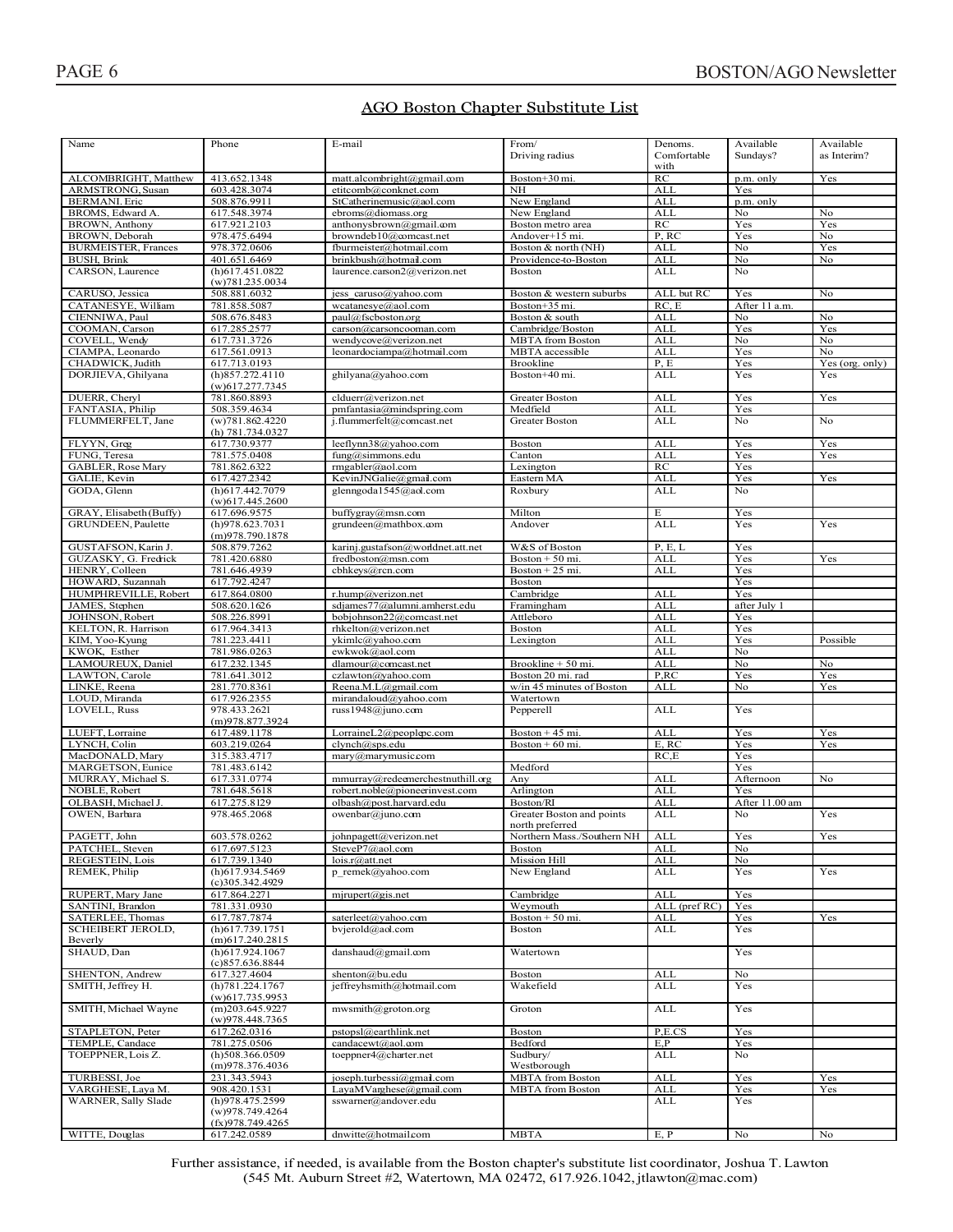# **PLACEMENT JANUARY, 2008**

The date in brackets following a church's name shows when the church first requested a listing. Salary is income paid by the church. Services such as funerals (fn) and weddings (wd) with additional fees are estimated as shown.

## **ORGANIST/CHOIR DIRECTOR**

| Denomination Hours |               | Location       | Name of Church                           | Organ           | Salary     | Est. Add'l Comp             |
|--------------------|---------------|----------------|------------------------------------------|-----------------|------------|-----------------------------|
| Episcopal          | 19            | Medfield, MA   | Church of the Advent [9/07]              | Dver            | $16,000+$  | $10$ fn/4 wd                |
| Episcopal          | 20            | Rumford, RI    | Church of the Epiphany [8/07]            | Moller          | $25.280+$  | 8 fn, 3 wd                  |
| Episcopal          | 10            | Marshfield, MA | Trinity Episcopal Church [7/07]          | Allen           | 9-10.500   | $0-4$ fn/ $0-4$             |
|                    |               |                |                                          |                 |            | wd                          |
| Episcopal          | 30            | Exeter, NH     | Christ Church [01/08]                    | Lively-Fulcher  | $32,000 -$ | $5-7$ fn/ $3-$              |
|                    |               |                |                                          |                 | 45,000     | 4/wd                        |
| Episcopal          | $20 - 25$     | Plymouth, MA   | Christ Church [12/07]                    | Estey           | 22.500-    | $20$ fn/6 wd                |
|                    |               |                |                                          |                 | 28,000     |                             |
| Lutheran ELCA      | 10            | Holliston, MA  | Christ the King Lutheran Church [12/07]  | Ahlborn-Galanti | 19,500     | $4$ fn/5 wd                 |
| <b>UCC</b>         | 10            | Norton, MA     | Trinitarian Congregational Church [6/07] | Simmons-        | 8,700      | $8 \text{ ft}/6 \text{ wd}$ |
|                    |               |                |                                          | Holbrook        |            |                             |
| <b>UCC</b>         | $25 - 30$     | Peace Dale, RI | Peace Dale Congregational Church [1/08]  | Moller          | $22.000 -$ | $10$ fn/ $5$ wd             |
|                    |               |                |                                          |                 | 27,000     |                             |
| <b>UCC</b>         | $\mathcal{E}$ | Cohasset, MA   | Beechwood Congregational Church [5/07]   | Rodgers         | 7,800      | $10$ fn/wd                  |

# **ORGANIST ONLY**

| Episcopal       |          | Arlington, MA | St. John's Episcopal Church [09/07]        | Moller          | 10.400 | $3 \text{ ft}/2 \text{ wd}$         |
|-----------------|----------|---------------|--------------------------------------------|-----------------|--------|-------------------------------------|
| Unitarian Univ. | $8 - 10$ | W. Newton, MA | First Unitarian Society in Newton<br>12/07 | Hook & Hastings | 12.000 | $\frac{9 \text{ ft}}{6 \text{ wd}}$ |
| Unitarian Univ. |          | Boston, MA    | Arlington Street Church [12/07]            | Aeolian-Skinner | 13.000 | $?$ fn/8-12 wd                      |

# **DIRECTOR ONLY**

| <b>CONTRACTOR</b><br>Episcopa. | 10 | $\sim$<br>∠hestnut | [09/07]<br>hurch of the<br>Redeemer                    | Noack | .000<br>$\sim$<br>(Sept- | N/A |
|--------------------------------|----|--------------------|--------------------------------------------------------|-------|--------------------------|-----|
|                                |    | Hill.<br>МA        | -<br>$\sim$<br>: Director only'<br>. Choir .<br>r outh |       | Mav                      |     |

Please also see postings at www.bostonago.com for contact information regarding these openings. Some churches here may no longer be receiving names but have not notified placement.

The following positions have been filled:

St Andrew's Episcopal Church, Framingham, MA

**LISTING YOUR CHURCH ON THIS PAGE** Contact Janet Hunt, Placement Coordinator, at janet.hunt@sjs.edu.

# **Broadcast Schedule**

# **WCRB (99.5 fm) and streaming on internet www.wcrb.com Sundays 7:00am –7:25am**  CELEBRATING 49th YEAR OF BROADCASTING ON WCRB

Martin Steinmetz, Executive Producer and Technical Director Rob Stuart-Vail Announcer

| <b>Broadcast Date</b> | <b>Performer</b> | Location              | <b>Music</b>                           |
|-----------------------|------------------|-----------------------|----------------------------------------|
| Jan 6                 | Leo Abbott       | Holy Cross Cathedral  | Mymt.1 Son. 3, Mendelssohn; Mymt.1     |
|                       |                  |                       | Symph. Romane, Widor; Concert Etude,   |
|                       |                  |                       | Whiting                                |
| Jan $13$              | Andrew Shenton   | Princeton Chapel      | Fantasia "Nun Komm" Bach; Toccata,     |
|                       |                  |                       | Mushel; Concert Variations, Bonnet     |
| Jan 20                | John Scott       | All Saints, Worcester | Overture to "St. Paul", Mendelssohn;   |
|                       |                  |                       | Fantasy-Choral, Whitlock               |
| Jan 27                | Mark Husey       | St. Cecilia, Boston   | Prelude in Eb, Bach; Ave Maris Stella, |
|                       |                  |                       | Langlais; Improvisation on 2 themes    |